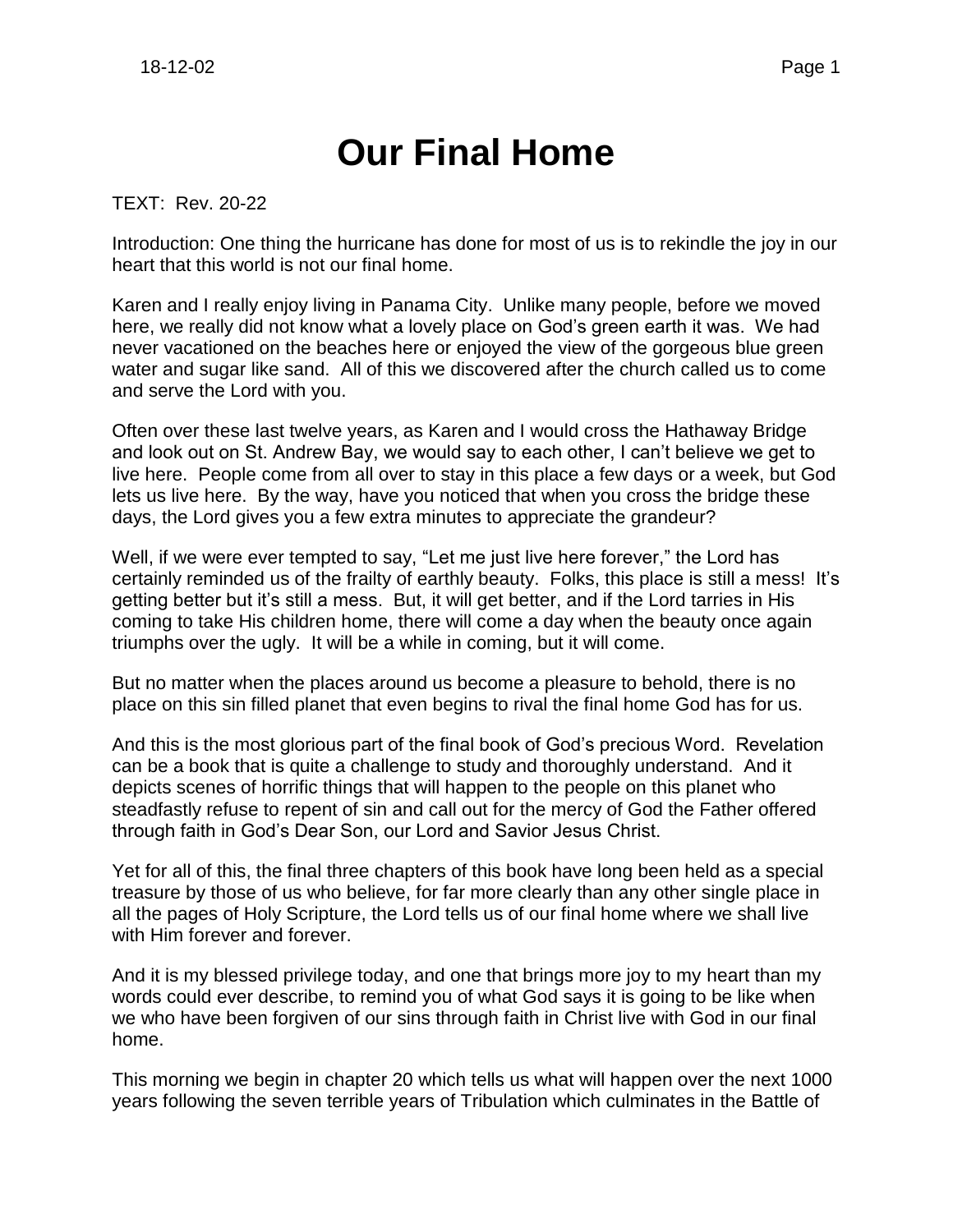Armageddon, when the antichrist and false prophet who deceived and plagued the people of the earth become the first people to ever be cast into the Lake of Fire and Satan himself is chained and cast into the abyss, also called the bottomless pit

This prelude to eternity lasts

## **I. FOR ONE THOUSAND YEARS – THE MILLENNIUM (Rev. 20)**

#### **A. The Millennium begins with resurrection as the Tribulation Believers join all the rest of the saved in their resurrection, glorified bodies. (20:4-6)**

Rev. 20:4-6 4 And I saw thrones, and they sat on them, and judgment was committed to them. Then *I saw* the souls of those who had been beheaded for their witness to Jesus and for the word of God, who had not worshiped the beast or his image, and had not received *his* mark on their foreheads or on their hands. And they lived and reigned with Christ for a thousand years. … 6 Blessed and holy *is* he who has part in the first resurrection. Over such the second death has no power, but they shall be priests of God and of Christ, and shall reign with Him a thousand years.

The details of these wonderful thousand years we shall enjoy with the Lord are offered to us in many places in Scripture. Time will not allow me to read every one of these references to you. Nor will you be able to write all of these things down as I mention them. Therefore, I suggest you just listen and enjoy the description of what God has prepared for those who love Him. Later this week, if you want to research the details, you can go to our church website **sabc.org** and look at my sermon notes, where you will find the references in Scripture that tell us what I am going to share with you.

So now let me tell you about this first thousand years of our living with Christ in

### **B. The Millennial Kingdom**

- **1. ITS POPULATION**
	- **a. The remnant of Israel that was saved (Zech. 12:10, 13:1)**
	- **b. The righteous ones from the Judgment of the Gentiles (Mt. 25:31-46)**
	- **c. People born in the millennium (Like the children of Isa. 11:8)**
	- **d. Longevity of life will return as in the early years on the earth (Isa. 65:20)**
- **2. ITS GOVERNMENT**
	- **a. Christ will rule from His throne in Jerusalem as King of the Earth (Isa. 9:6-7)**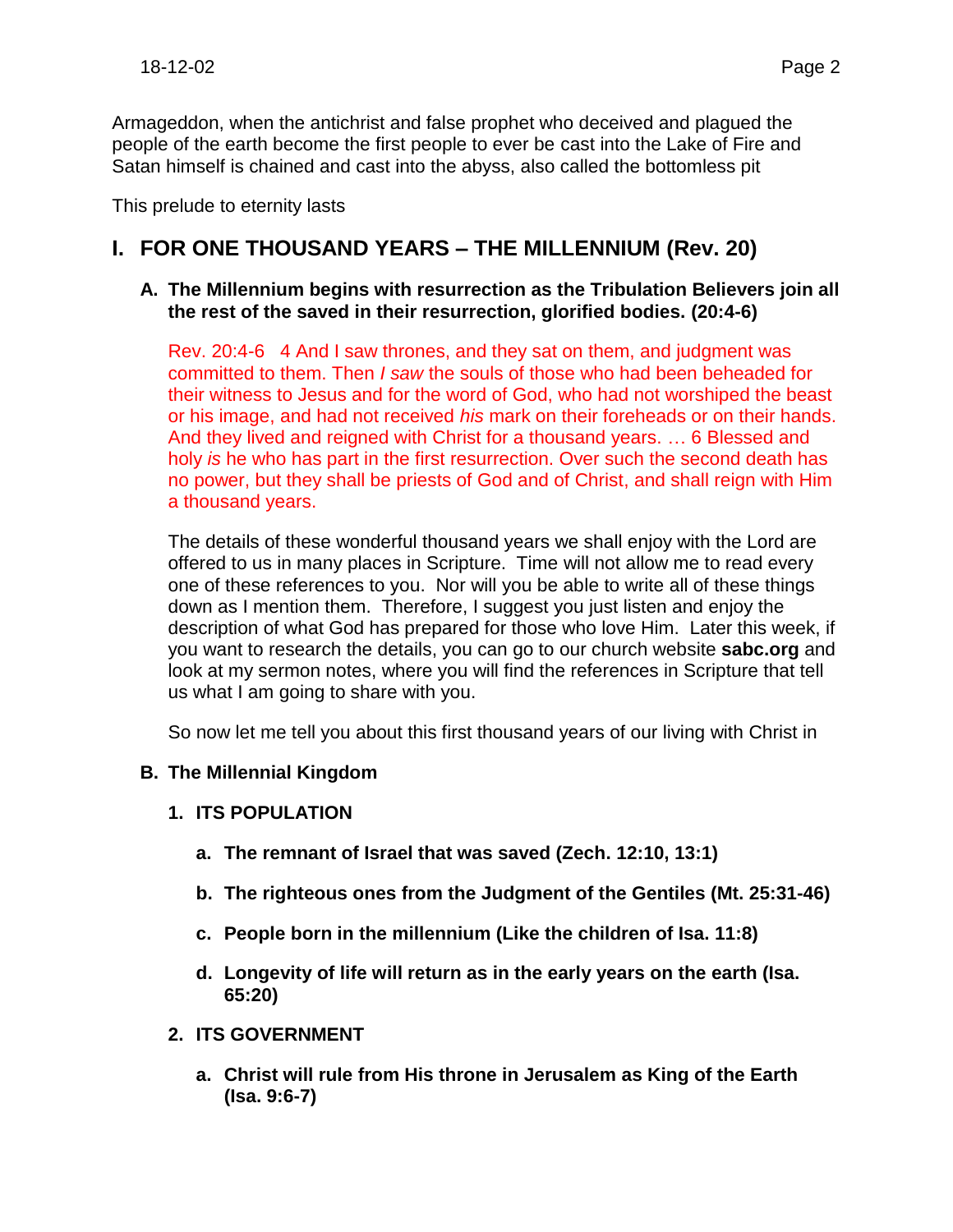- **b. Resurrected David shall rule over Israel, the prince of the nations (Ezek. 37:24)**
- **c. Apostles shall be Judges of the twelve tribes of Israel (Mt. 19:28)**
- **d. Christians shall rule and reign with Christ (Rev. 20:4-6)**
- **3. ITS ACTIVITY**
	- **a. Peace replaces war (Micah 4:3)**
	- **b. Swift and righteous justice (Isa. 11:4)**
	- **c. Industry and development**
		- 1) After terrible tribulation and Armageddon, much rebuilding will need to be done. Youth think this looks bad? Here, more trash has been picked up since the storm than in 12 years and we are not half through.
		- 2) There will be time to do the things you have wanted: other careers, exploring, developing relationships.
- **4. The fulfillment of every covenant promise to Israel and to believers will take place during these days.** Israel´s borders will be enlarged to the size promised by the Lord to Abraham, from the River of Egypt to the Euphrates.
- **5. There will be topological changes to the earth.**
	- a. Just prior to Christ's coming at Armageddon, a worldwide earthquake will level every city and mountain on the face of the earth. (Rev. 16:18-20)
	- **b. The earth will be renewed, and it will more than adequately provide for the population.**
	- **c. Deserts will be transformed into gardens; the territory of Israel will be transformed into a place of remarkable beauty reflecting the glory of the residence of the Lord.**

Isaiah 35:1-6 1 The wilderness and the wasteland shall be glad for them, And the desert shall rejoice and blossom as the rose; 2 … They shall see the glory of the Lord, The excellency of our God. … 5 Then the eyes of the blind shall be opened, And the ears of the deaf shall be unstopped. 6 Then the lame shall leap like a deer, And the tongue of the dumb sing. For waters shall burst forth in the wilderness, And streams in the desert.

- **6. There will be changes to the animal kingdom. (Isa. 11:6-9)**
	- a. The enmity between animals and between animals and man will be removed.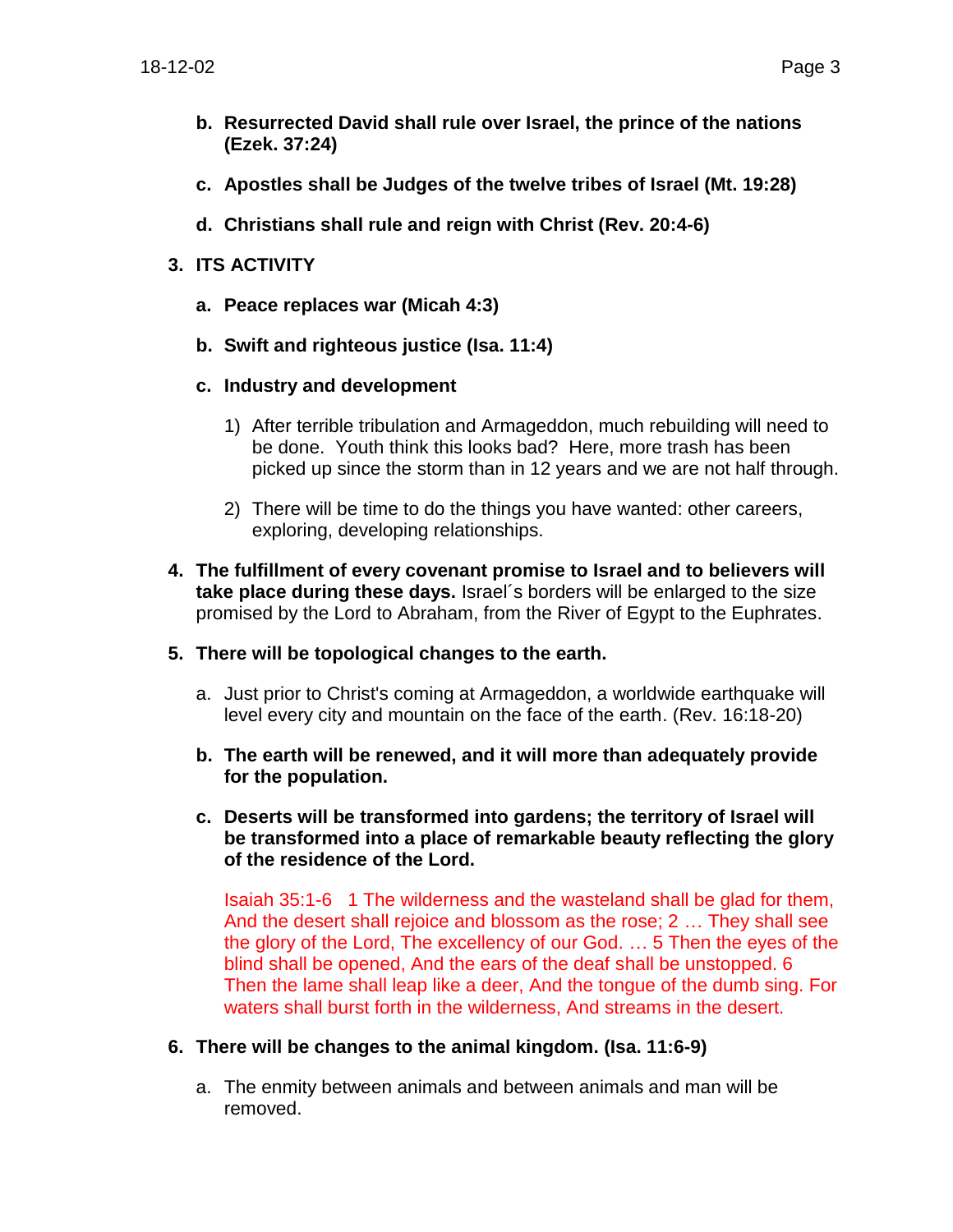- b. Animals will all become herbivorous as they were at creation. Lions will eat grass like a cow.
- c. Even snakes will be harmless to man.

Isaiah 11:6-9 6 "The wolf also shall dwell with the lamb, The leopard shall lie down with the young goat, The calf and the young lion and the fatling together; And a little child shall lead them. 7 The cow and the bear shall graze; Their young ones shall lie down together; And the lion shall eat straw like the ox. 8 The nursing child shall play by the cobra's hole, And the weaned child shall put his hand in the viper's den. 9 They shall not hurt nor destroy in all My holy mountain, For the earth shall be full of the knowledge of the Lord As the waters cover the sea.

My friend, no matter where you have ever lived or visited, you have never seen a place as glorious as this earth is going to be during the thousand year reign of Christ over our world. And that thousand years will be but a fleeting second in comparison to the eternity yet to come.

But before the Eternal Kingdom is inaugurated, sin must be dealt with one final time. So Rev. 20 ends by describing

## **II. THE GREAT WHITE THRONE JUDGMENT**

**After the thousand year Millennial Kingdom, the lost dead are resurrected out of hell to be judged.**

- The Books which contain the record of their deeds and words will be opened.
- Another book will be opened: The Book of Life. If anyone's name was not in this book, they are cast into the Lake of Fire.
- Whose names are recorded in the Book of Life? Those who have trusted Jesus (Phil. 4:3).

All who stand before this throne are proved to be sinners. The wages of sin is death. The Book of Life is checked and it is found that these have refused to accept the gift of eternal life offered to them by Jesus, who died upon the cross to pay the penalty for our sin. Therefore they must pay for their sin themselves, and they will pay for all eternity.

With sin thus forever ended, God initiates

## **III. THE NEW HEAVEN, THE NEW EARTH, AND THE NEW JERUSALEM (Rev. 21:1 – 22:5)**

**A. The New Heaven and the New Earth (21:1-8)**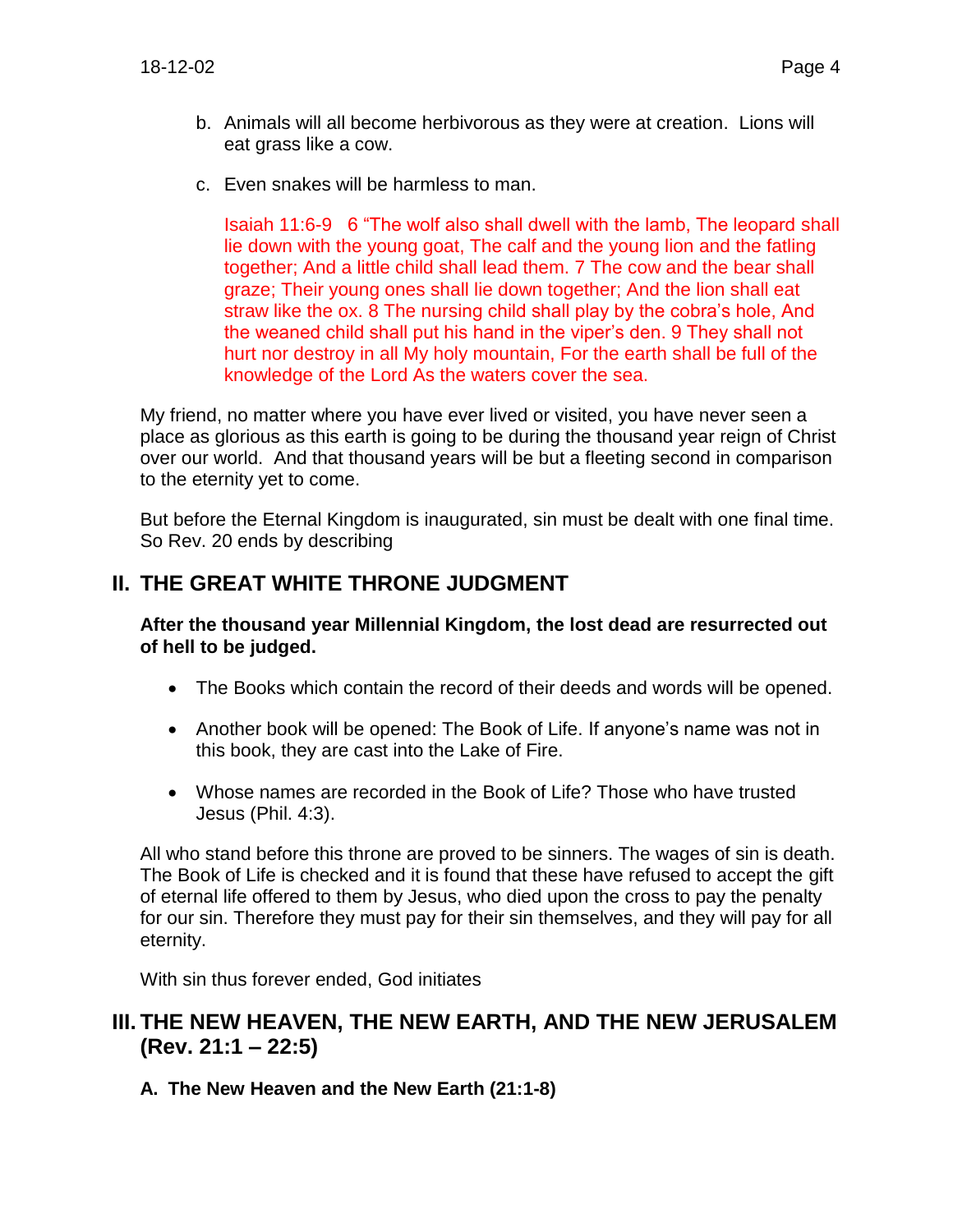On the Day of Judgment, the earth will be renovated by fire. The word "new" means "new in character" and does not imply destruction but remaking. Peter says the elements will melt with fervent heat. The result will be a brand new world, the centerpiece of a universe freed from sin.

From 21:3-4 we see what is new about this earth:

Rev. 21:3-4 3 And I heard a loud voice from heaven saying, "Behold, the tabernacle of God *is* with men, and He will dwell with them, and they shall be His people. God Himself will be with them *and be* their God. 4 And God will wipe away every tear from their eyes; there shall be no more death, nor sorrow, nor crying. There shall be no more pain, for the former things have passed away."

#### **God dwells with men.**

**No death.**

**No mourning.**

**No crying.**

**No pain.**

#### **B. The New Jerusalem**

Rev. 21:9 – 11 9 Then one of the seven angels who had the seven bowls filled with the seven last plagues came to me and talked with me, saying, "Come, I will show you the bride, the Lamb's wife." 10 And he carried me away in the Spirit to a great and high mountain, and showed me the great city, the holy Jerusalem, descending out of heaven from God, 11 having the glory of God. Her light *was* like a most precious stone, like a jasper stone, clear as crystal.

Already in existence and filled with homes for believers. John 14:2 In My Father's house are many mansions; if *it were* not *so,* I would have told you. I go to prepare a place for you.

- 2. Enormous in size 1377 mi. X 1377 mi. X 1377 mi. This indicates the New Earth will be much, much larger.
	- a. Nearly 2 million sq. mi.
	- b. Half the size of United States!
	- c. If you sliced it in 6 mi. layers, it would cover the surface of the present earth.
- 3. Indescribable in Beauty
	- a. Prepared as a bride adorned for her husband.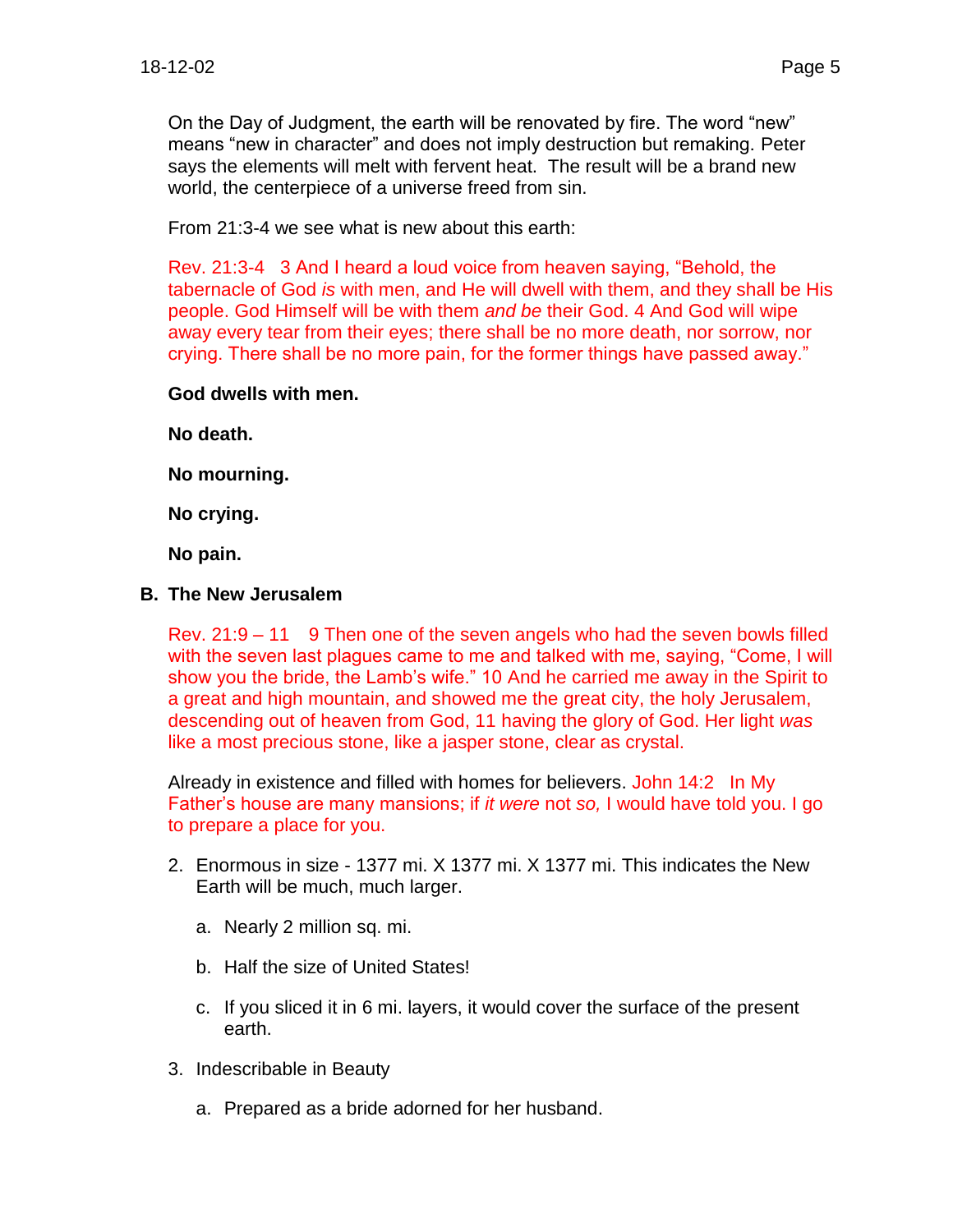- b. It shines with the glory of God.
- c. It has a wall, 216 feet high, all the way around it.
	- 1) Wall made of jasper, gold in color but clear like glass.
	- 2) 12 gates, each with name of one of tribes of Israel.
	- 3) Each gate made of single pearl.
	- 4) Each gate has its own angel.
- d. It is built on 12 layers of foundation.
	- 1) Each a layer of beautiful precious stone.
	- 2) Each with a name of one of 12 apostles.
- e. City itself of pure gold, even the streets.
- f. At peak of city, the throne of God the Father and His Son, the Lamb of God, the Lord Jesus Christ.
	- 1) From thence radiates the glory of God that lights the entire city.
	- 2) From the throne runs the river of the water of life, crystal clear and pure.
	- 3) To the throne runs the main street of the city.
	- 4) In the middle of the street and on either side of the river grows an orchard of the tree of life, bearing 12 kinds of delicious fruit, one kind growing each month.
- **C.** LIFE IN THE ETERNAL KINGDOM
	- 1. Life with the Believers of All the Ages
		- a. O.T. saints who trusted in the coming Messiah before He came.
			- 1) Talk with Adam and Eve about the Garden of Eden.
			- 2) Talk with Job about the dinosaurs he wrote about.
			- 3) Visit with Noah about life in the ark.
			- 4) Talk with Daniel about ancient Babylon.
	- 2. N.T. saints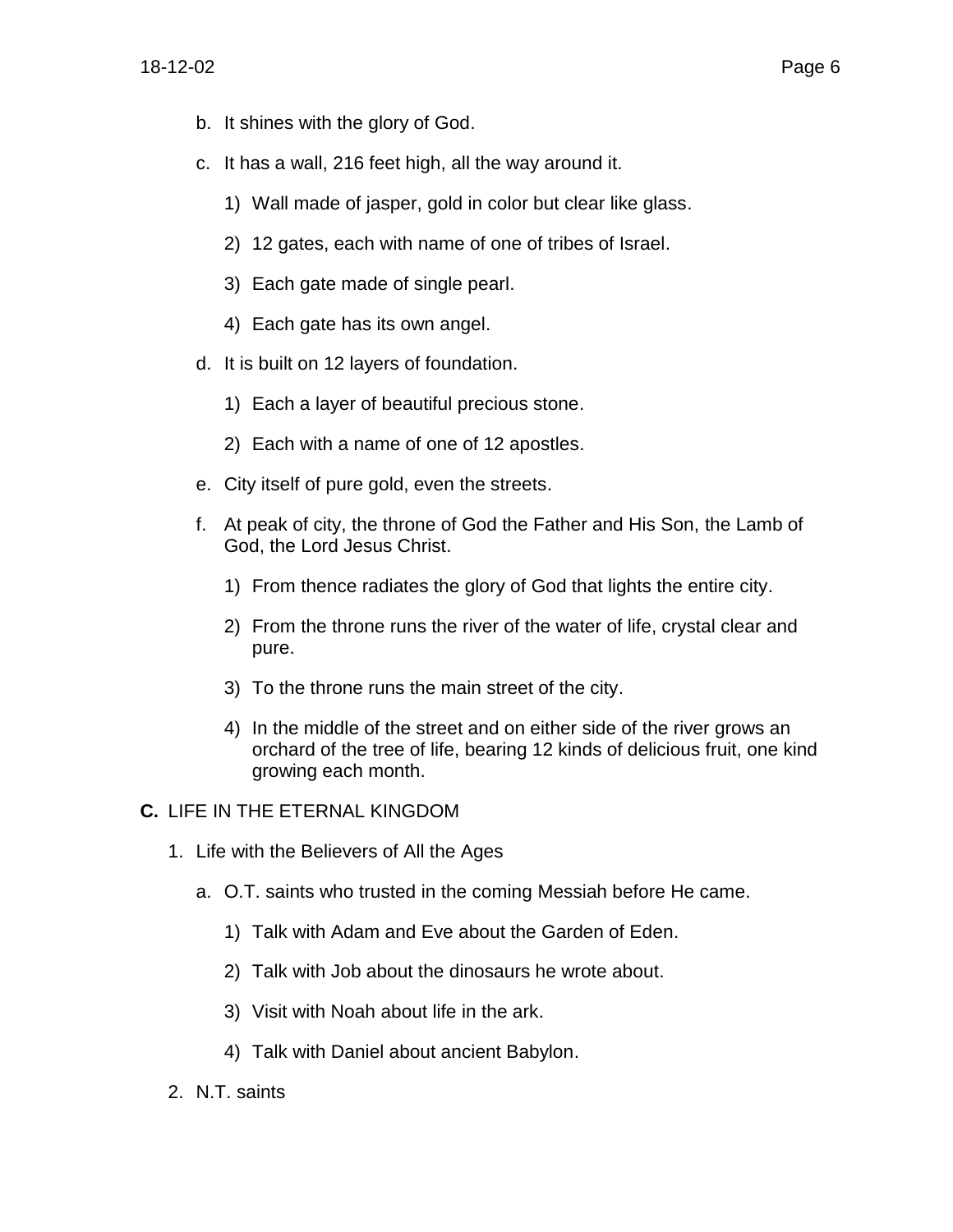- a. John, Luke, Paul
- b. also the less known: one of the shepherds who went to Bethlehem's manger, one of the magi, the Roman Centurion who believed
- 3. And the saints through history
	- a. That small group of faithful Bible believing people who maintained true doctrine when the church at large was selling out to the pagan practices of the world around it.
	- b. Those who burned at the stake rather than renounce Christ.
- 4. And the saints you know who have gone on before you.
	- a. Dear friends
	- b. Relatives
		- 1) My mom and dad are there as are many of yours.
		- 2) Some of you may have children there, some perhaps whom you never met for they died before they were born. They will be there, and you will know them, and they will know you.
- 5. But only those who trusted the Lord Jesus Christ as their personal Lord and Savior will be there.
- **D.** We will live in the midst of the Pervading Presence of Almighty God.

Revelation 22:4 They shall see His face, and His name shall be on their foreheads.

- 1. We shall bask in His glory.
- 2. We shall live in the abundance of His provision.
	- a. No limit because of safety or health; we will be able to do and go.
	- b. No limit because of deception causing ignorance; we will be able to learn and understand and remember!
	- c. No limit because of time; we will have forever to pursue our interests and desires for the glory of God!
- 3. We shall worship.
	- a. We shall see God: Father, Son, Holy Spirit and we shall see Him as He is.